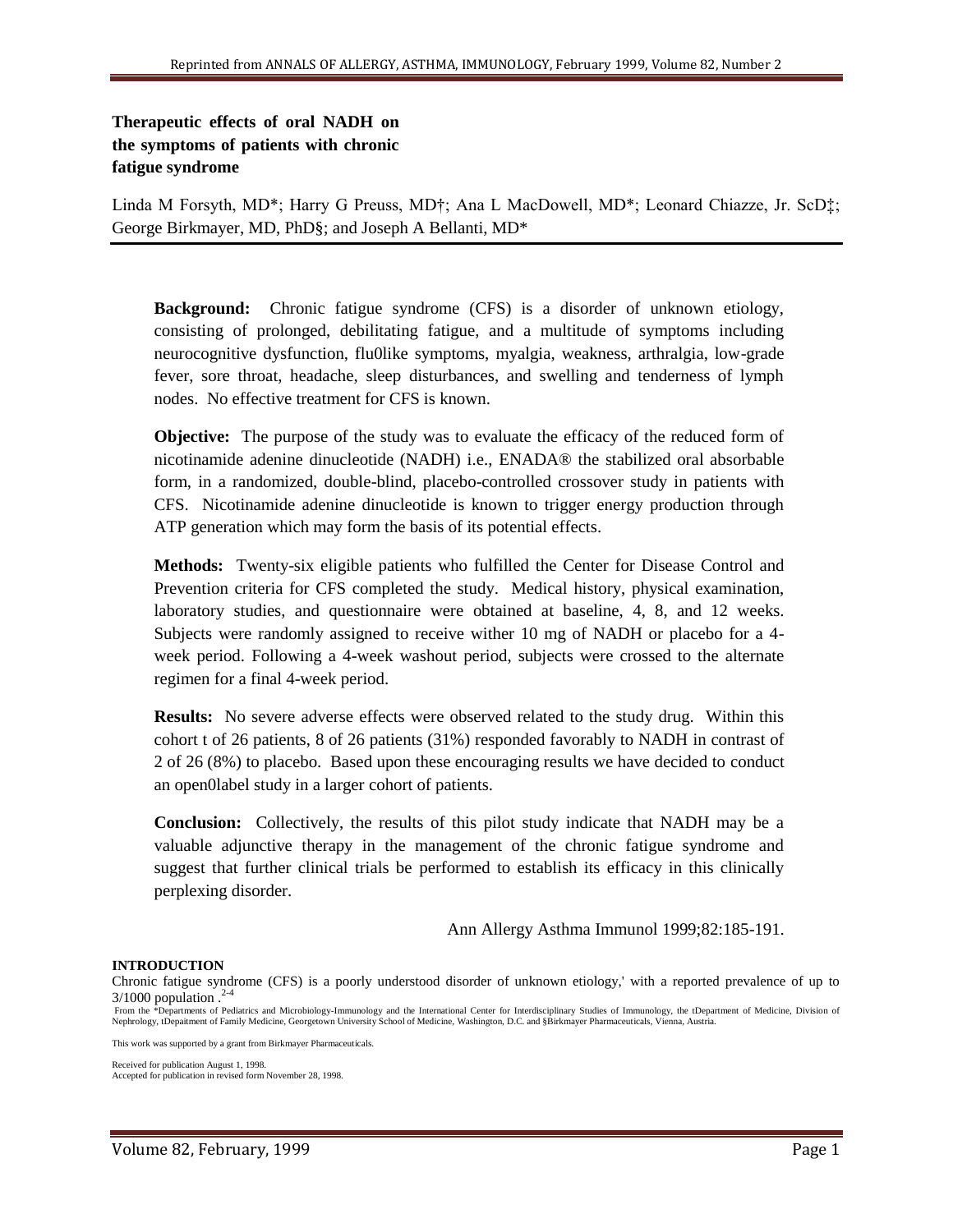The commonly encountered features in patients with CFS are fatigue, impairments in concentration and short term memory, musculoskeletal pain and sleep disorders .<sup>5-8</sup> The syndrome is characterized by profound, debilitating fatigue lasting at least 6 months often beginning abruptly after a viral infection and not meeting the criteria for other medical or psychiatric disorders, and is characteristically worse following levels of physical exertion that had been easily tolerated in the past and a combination of other prominent symptoms. The Centers for Disease Control and Prevention (CDC) in Atlanta, Georgia have defined criteria for the diagnosis of  $CFS<sup>5</sup>$  The CDC have established that unexplained, debilitating fatigue of at least 6 months duration must be present along with four or more of the following symptoms including neurocognitive dysfunction, myalgias, sore throats, headaches, postexertional malaise, joint pain, sleep disturbances, or swelling and tenderness of lymph nodes. Chronic fatigue syndrome is therefore a clinically defined condition but there is no definitive laboratory parameters available for diagnosis made solely upon clinical symptomatology and exclusion of other diseases associated with fatigue. Symptoms can vary in intensity and frequency, and often a cyclic pattern is exhibited. Relapses or worsening of symptoms are common and duration of symptoms varies in individual cases. The disorder is more recognized in affluent cultures and is more prevalent in Caucasian females with an age predominant distribution between 30 to 50 years. The pathophysiology is unclear and there presently is no known consistently effective or generally accepted treatment for CFS.

Despite the dearth of knowledge concerning the cause of CFS, it is generally accepted that there may be a dysfunction of the neurocrine-endocrinologic-immunologic (NEI) network in CFS and several theories have focused on each of the three limbs of the NEI network. One theory suggests that the syndrome results from a dysfunction of the immune system and several subtle immunologic abnormalities have been described in patients with CFS.<sup>9-12</sup> These include low levels of specific immunoglobulin's reported in 17% to 71% of cases, <sup>13,14</sup> the presence of circulating immune complexes in over 50% of patients, and increased ratios of CD4/CD8 T-lymphocytes. **11,11**  Other abnormalities of the immune system included a decrease in natural killer (NK) cells  $9-10$  which appear to play a major protective role in viral infection. A second theory emphasizes the role of neurally mediated hypotension (NHM). Studies utilizing a 3-stage tilt table test have shown an abnormal response in patients with CFS compared with controls and demonstrate an uncompensated NHM which is thought to be the cause of the fatigue.<sup>17</sup> A third, but not mutually exclusive theory, is one that suggests metabolic dysfunction owing to stress, viral infection, <sup>18-21</sup> allergic disease or a host of other factors  $^{22}$  Patients with CFS have increased 2'-5' A synthetase and RNAse L activity.<sup>23,24</sup> This in turn leads to a depletion of cellular ATP that may be the pivotal metabolic lesion responsible for severe fatigue, cognitive disturbances, and other manifestations of the syndrome. Since stress, allergy, and infections may either trigger or exacerbate the clinical course, control of these factors is critical in the management of patients with CFS .<sup>25</sup> Nicotinamide adenine dinucleotide (NADH), the coenzyme, is known to trigger energy production through ATP generation.<sup>26-28</sup> This knowledge has provided the rationale for the present study.<sup>29</sup> It consists of the ability of the coenzyme to replenish depleted cellular stores of ATP, thus improving the fatigue and cognitive dysfunction characteristic of the disorder.

The purpose of the present study was to evaluate the efficacy of the reduced form of NADH administered orally to a group of patients with CFS in a double-blind, placebo-controlled crossover study.

# **MATERIALS AND METHODS**

## Entry Criteria

Patients fulfilling the CDC criteria for CFS were referred by a variety of physicians, self-referred or recruited from the Division of Allergy-Immunology of the Department of Pediatrics at Georgetown University Medical Center, Washington, DC. A standardized 50-question screening questionnaire was developed for use in all subjects to determine and consider patient eligibility and therapeutic outcome. Following initial assessment of the severity of fatigue and symptoms by a screening questionnaire, detailed telephone interviews were conducted by a physician with potential candidates. Before commencement of the study, approval was obtained from the Georgetown University Institutional Review Board and written informed consent was obtained from each subject prior to entry into the study. Subjects ranging from 20 to 70 years of age who met the CDC criteria for CFS were eligible for enrollment.<sup>5</sup> Inclusionary criteria included at least 4 symptoms such as: mild fever or chills, sore throat, painful adenopathy (posterior or anterior cervical or auxiliary), generalized muscle weakness, myalgias, prolonged generalized fatigue after previously tolerated levels of physical activity, migratory arthralgia without swelling or redness, neuropsychological complaints, sleep disturbances, and two physical signs, including low grade fever, nonexudative pharyngitis, palpable or tender anterior or posterior cervical lymph nodes. Subjects were allowed to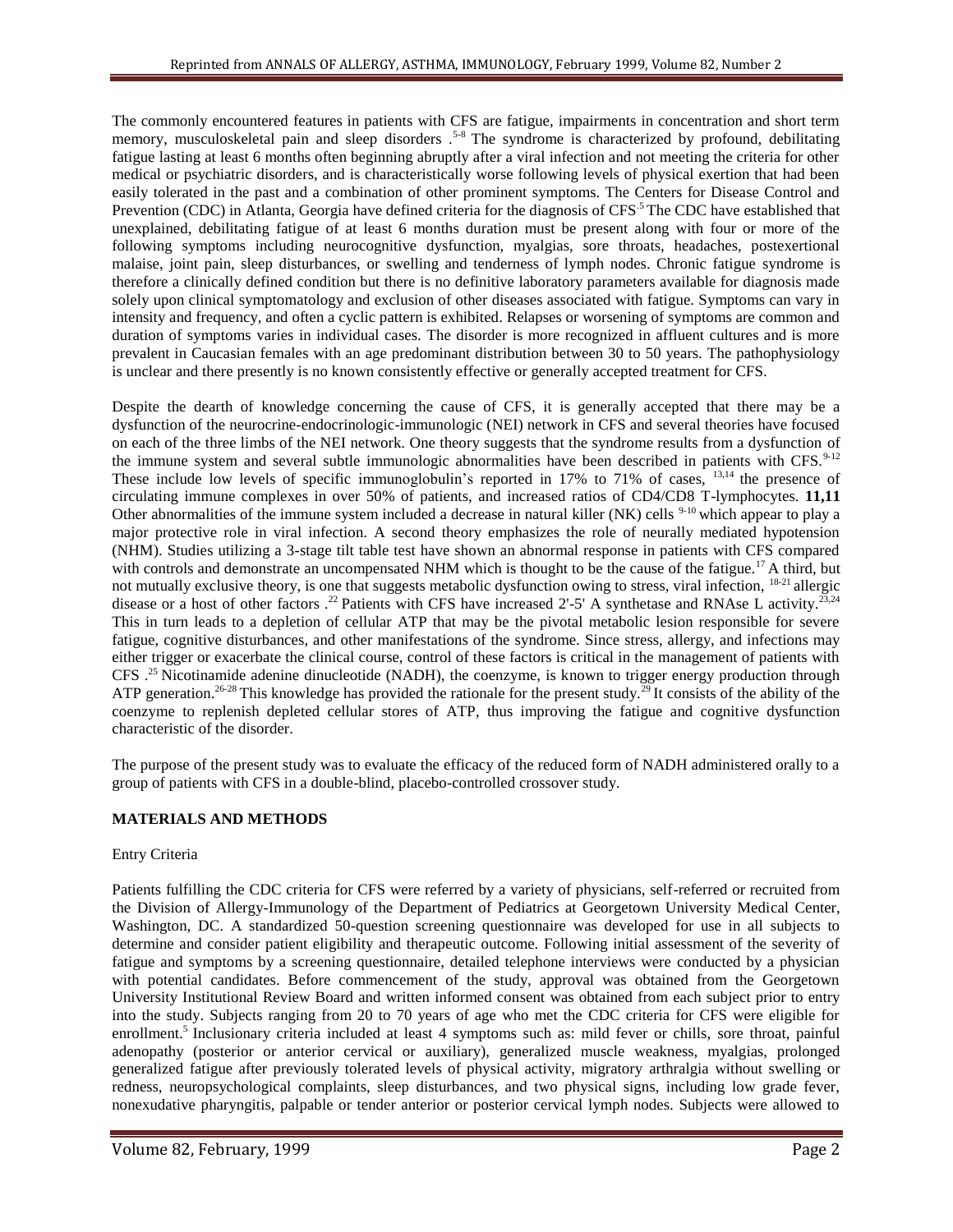continue taking currently used medications. Medications used 6 months prior to the study and during the study were recorded as concomitant medications.

#### *Exclusionary Criteria*

Subjects with fatigue that could be explained by the presence of other evident medical or psychiatric illness, with current psychotic and bipolar disorders, current substance or alcohol dependence, pre-existing and ongoing depression at the time of onset of the chronic fatigue were excluded from the study. Patients with a history of established medical conditions that could be contributing to fatigue, such as, hepatitis, untreated hypothyroidism, psychiatric illness, cancer, AIDS, severe anemia, multiple sclerosis, Lyme's disease and autoimmune diseases such as lupus were excluded. Ile use of antidepressants, lithium, neuroleptics, and monoamine inhibitors were generally considered exclusionary criteria.

#### *Study Design*

The study design [FDA approved (IND #49,635)] consisted of a randomized, double-blind, placebo-controlled crossover protocol. A thorough medical history, physical examination, laboratory studies, and completion of a questionnaire on the severity of fatigue and symptoms was performed at baseline, week 4, week 8 and week 12. Subjects were randomly assigned at week 0 to receive NADH or placebo for a 4-week period. At week 4, a 4-week wash-out period was begun in which no study drug was given. At week 8, a final 4-week period commenced in which subjects were crossed over to the alternate regimen. Subjects were monitored for toxicity throughout the study period with appropriate laboratory testing. The subjects were asked to report all symptoms that occurred during the treatment regimen, and all symptoms that did not occur at baseline were recorded as adverse experiences. Included in the physical assessment were the following: blood pressure, body weight and temperature, and hand dynamometry measurements as a test of strength and endurance. Peripheral venous blood and urine samples were also obtained from each participant for the measurement of hematologic, biochemical, and immunologic parameters.

#### *Laboratory Assessment*

Laboratory studies were performed at laboratories at Georgetown University Medical Center (Washington, DC) and at Birkmayer Laboratories (Vienna, Austria). The following laboratory, studies were performed: a complete blood count with differential white blood cell count, erythrocyte sedimentation rate, a panel of 20 serum chemistry tests, urinalysis, serum quantitative immunoglobulin concentrations (IgG, IgM, IgA, and IgE), enumeration and quantization of lymphocyte subsets (CD3, CD4, CD8, CD19, and CD16/ 56), and oxidorcductase enzyme assay. Baseline serologic titers of EBV, including early antigen (EA), nuclear antigen (NA) and IgG and IgM to EBV capsid antigen (anti VCA), screening thyroid function levels including T4 and thyroid stimulating hormone levels (TSH), serum antibody titers to human herpes virus 6 (HHV-6), HIV, rheumatoid factor, and hepatitis B and C (HBS Ag, anti-HCV) were done. During the screening process, three cases of hepatitis C and one case of hypothyroidism were detected with laboratory blood studies, Data and statistical analysis were conducted by Birkmayer Pharmaceuticals (Vienna, Austria) and Georgetown University Medical Center (Washington, DQ. The data were also submitted to an independent auditor to confirm and validate the findings.

#### *Symptom Scoring System*

The assessment of clinical well-being and severity of symptoms was assessed using a  $\pm$  50-item questionnaire that was developed by our staff, utilizing the currently accepted CDC criteria for CFS.' Topics included fatigue, memory and concentration difficulties, muscle aches, muscle weakness, joint aches, lymphadenopathy, headaches, sore throat, sleep disturbance, mood changes, and other related symptoms. Each item in the questionnaire was assessed on a scale from 1 to 4 where I represented the minimum severity and 4 the maximum severity of symptoms  $(I = none$  of the time,  $2 = some$  of the time, 3  $=$  most of the time, and  $4 =$  all of the time). Subjects also evaluated how they were feeling on the day of evaluation. A cumulative score was calculated with a range from 50 to 200, with 200 indicating the maximum and 50 the minimum score. Follow-up questionnaires were completed at monthly intervals upon each visit. An arbitrary symptom scoring system was developed according to the following formulation: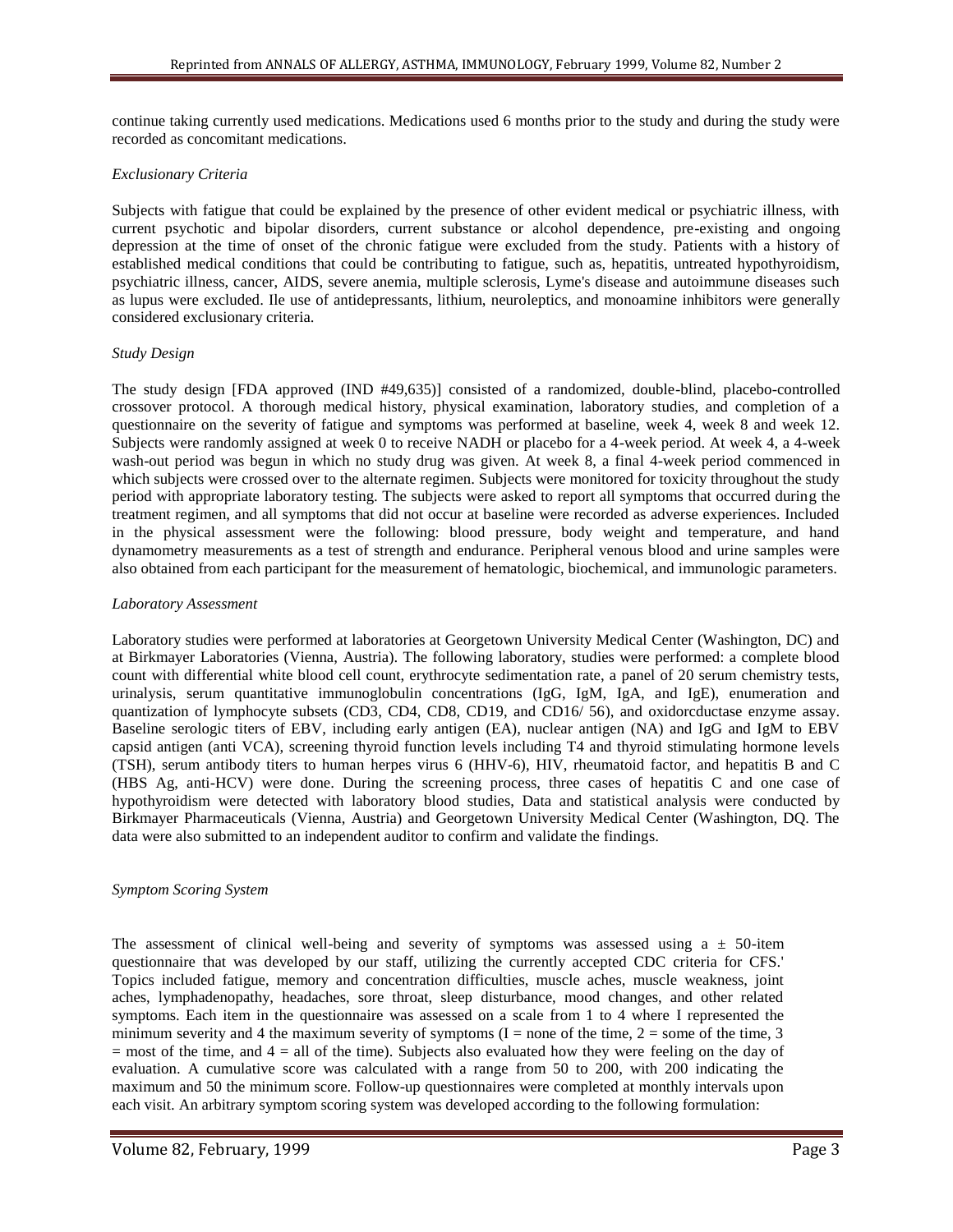Symptom Score =  $\frac{s}{\mu}$ M S  $\overline{\mathbf{c}}$ S  $\mathbf{1}$ 

Statistical Assumptions and Analyses

External validation studies were conducted with normal healthy subjects and indicated a statistically significant difference when compared with patients with chronic fatigue syndrome. Average mean symptom scores for normal ranged from 0.01 to 0.13 in contrast to patients with chronic fatigue syndrome whose scores ranged from 10.9 to 55.8 ( $P < .001$ ).

An analysis of reproducibility was determined when the questionnaire was given to the same subjects repeatedly. Treating the data as a repeated measures analysis (repeated measures on the same test subject), the null hypothesis is that ttl =  $A2 = 113 = A4$ ; that is, there is no difference in response among the four times (week 0, week 4, week 8, and week 12). The repeated measures analysis of variance gives a  $P < .001$ . Graphic analysis of residuals shows that the residuals are approximately distributed; that is, there is not a systematic variation among the four column means and it is appropriate to conclude that there is a difference in response among the weeks. Using a multiple comparison test to examine the differences between mean responses two at a time, there is no significant difference between week I versus week 2, week 1versus week 3, or week 2 versus week 3. Week 0 is significantly different from all the others.

An individual was considered improved if s/he demonstrated at least a 10% improvement. The degree of improvement for the results to show a positive effect was an improvement by one point in 10 questions or by 2 points in 5 questions.

Analysis of Data

Data were analyzed using a test of difference between two proportions.

Analysis of Data  
\nData were analyzed using a test of  
\ndifference between two proportions.  
\n
$$
z = (\hat{p}_1 - \hat{p}_2) - (P_1 - P_2)
$$
\n
$$
\sqrt{\frac{\bar{p}(1-\bar{p})}{n_1} + \frac{\bar{p}(1-\bar{p})}{n_2}}
$$
\n
$$
\bar{p} = \frac{x_1 + x_2}{n_1 + n_2}
$$

### Drug Administration

Subjects were randomly assigned to either treatment or placebo groups and patient numbering occurred in the sequence of subject enrollment. Subjects were given 10 mg of NADH, i.e., ENADA8, the stabilized, oral absorbable reduced NADH or the placebo equivalent (two 5-mg tablet formulation) at week 0. All study drugs were distributed in identically marked study boxes, and the tablets both of identical appearance were contained in blister packs. Subjects were instructed to take the dosage two 5-mg tablets orally, once a day in the morning about 45 minutes before breakfast on an empty stomach with a glass of water. Subjects received the study drug for a 4-week period.

### Compliance Monitoring

Participants also were strictly instructed to keep a diary and drug log throughout the study which was reviewed and monitored upon each visit. The study medication was counted and monitored at week 4 and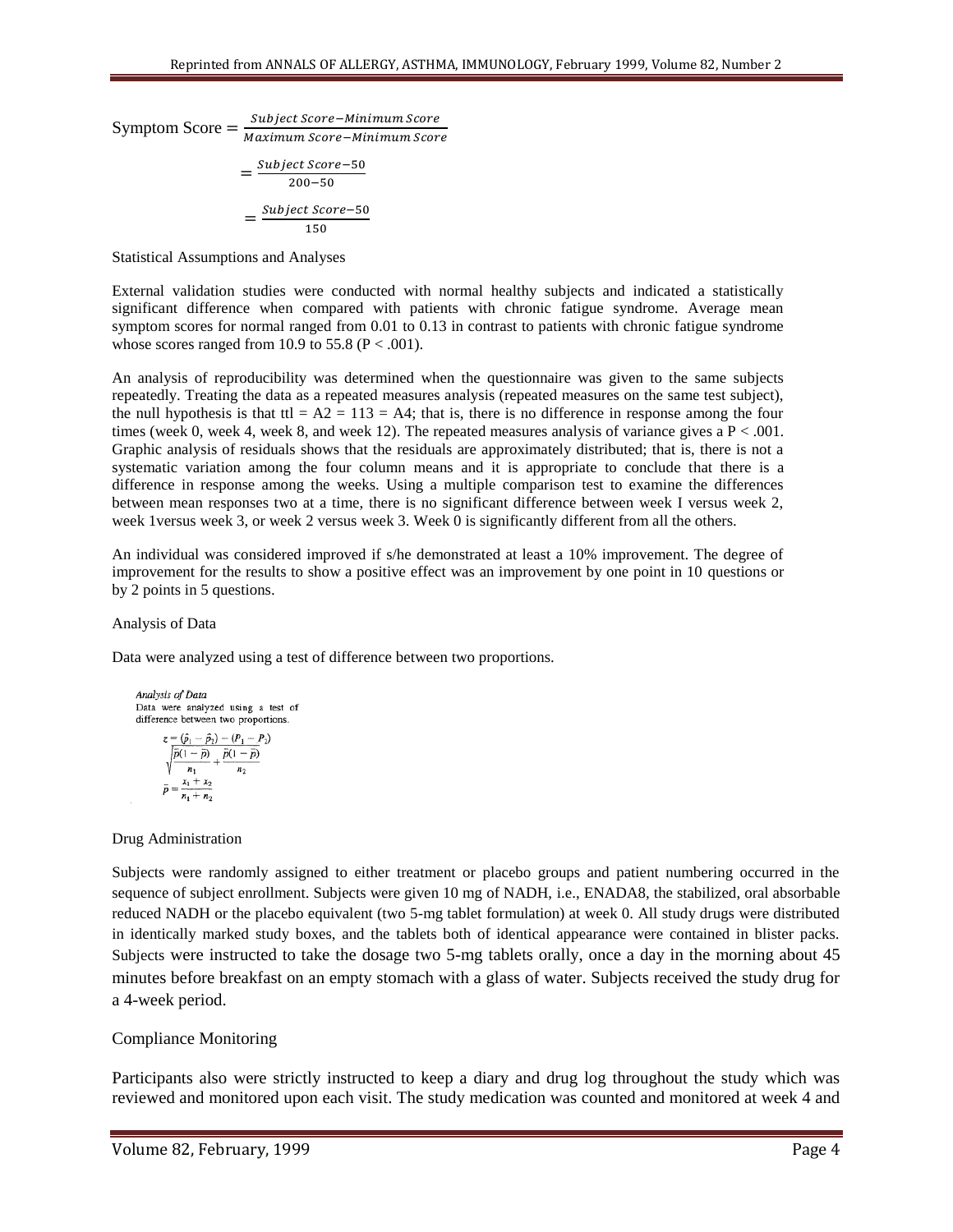week 12 and returned to the manufacturer for further evaluation and the patient compliance and adherence was evaluated at each visit.

## **RESULTS**

Of the 35 subjects initially- enrolled, 33 were able to complete the study and two dropped out due to noncompliance. Of the 35, 9 who were receiving psychotropic drugs were dropped from the study analysis leaving a total of 26 subjects available for analysis.

Shown in Table I are the demographic characteristics of the study population. Of the 26 evaluable subjects, 17 (65%) were females and 9 (35%) males. The subjects ranged from 26 to 57 years of age (mean 39.6 years) and had fatigue for a duration of I to 16 years (mean 7.2 years). Twenty-five patients were Caucasian and one patient was Afro-American. The presenting clinical symptoms in the study population are shown in Table 2. It can be seen that fatigue, neurocognitive difficulties, and sleep disturbances were present in all patients. Postexertional malaise, headache, and muscle weakness likewise represented high frequency symptomatology and the remainder had decreasing frequency of myalgias, arthralgias, and lymphoadenopathy. Shown in Table 3 is a representative sample of questions from the questionnaire.

| Demographics                  |                               |  |
|-------------------------------|-------------------------------|--|
| Female:male                   | 17.9                          |  |
| Age                           | 26-57 years (mean 39.6 years) |  |
| Mean duration of fatigue      | 1-16 years (mean 7.2 years)   |  |
| Race, Caucasian:Afro-American | 25:1                          |  |

No detectable abnormalities were noted in the serum immunoglobulin concentrations or lymphocyte subset analysis in any of the subjects at baseline or after treatment and further immunologic testing was discontinued after the first group of patients. No correlation between immune function or clinical status or treatment response could be established. No differences in oxidoreductase activity were observed before or after NADH treatments.

| Symptom                                   | Number of<br>Patients<br>$(%) n = 26$ |  |  |
|-------------------------------------------|---------------------------------------|--|--|
| Fatigue                                   | 26 (100)                              |  |  |
| Neurocognitive difficulties               | 26 (100)                              |  |  |
| Sleep disturbance                         | 26 (100)                              |  |  |
| Postexertional malaise                    | 25 (96)                               |  |  |
| Headaches                                 | 24 (92)                               |  |  |
| Muscle weakness                           | 24 (92)                               |  |  |
| Arthraigia                                | 22 (85)                               |  |  |
| Myalgias                                  | 21 (81)                               |  |  |
| History of allergy                        | 21 (81)                               |  |  |
| Swelling and tenderness of<br>lymph nodes | 18 (69)                               |  |  |

The results of the EBV serologic titers. in the first group of 15 revealed that 9/15 (60%) subjects had EBV-EA >40. Results are shown in Table 4. There were  $6/15$  (40%) subjects who had HHV-6 titers = 1: 160, suggesting current or recent infection. One of 26 subjects was anti-HCV positive. A history of allergies was reported in 21/26 (81%) subjects. All subjects tested were HIV negative and the rheumatoid factor (RF) was negative. Elevated levels of IgE were detected in 2/15 (13%) subjects. T4 and TSH levels were within normal limits for all subjects.

## Clinical Outcomes

Although clinical and laboratory measurements were made as parameters of clinical outcome, the results showing efficacy came primarily from the subjective criteria of the questionnaire. The results of the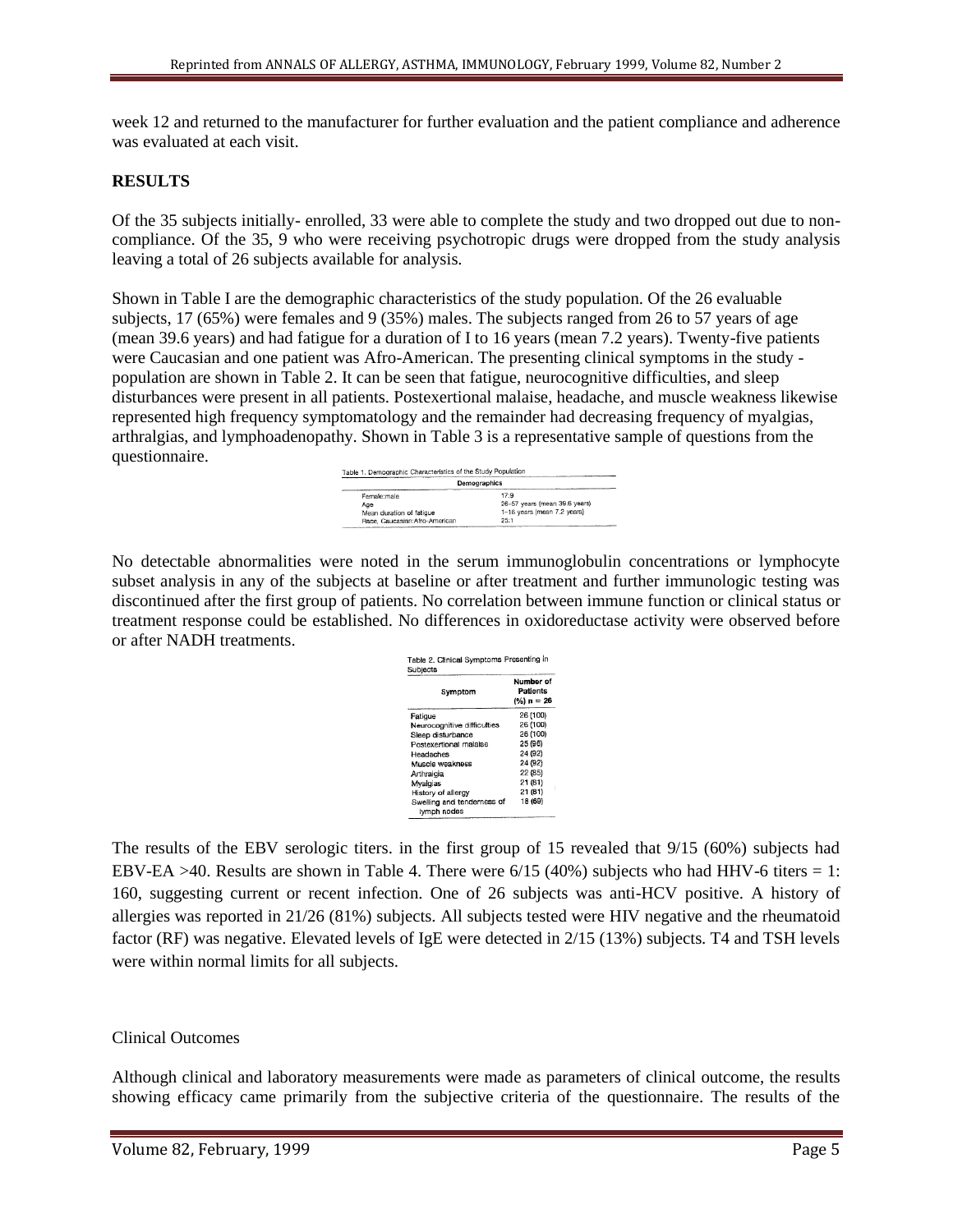outcomes were the symptom scoring system, the results of which are shown in Table 5. Using the arbitrary scoring system,  $8/26$  (31%) subjects showed = 10% improvement while on the study drug in contrast to 2/26 (8%) who received placebo. Assuming that these improvements came from two independent samples of subjects, the success rate **for the drug** is 31 % and for the placebo 8% ( $P < .05$ ).

Using a self-evaluated questionnaire, 9/26 (35%) subjects were able to correctly evaluate the treatment period they were on NADH. Further, 18 of 25 (72%) study patients thus far enrolled in a longer open label follow-up study reported significant improvement in clinical symptornatology and energy levels.

No severe adverse effects were observed related to the study drug. The related adverse events noted were single cases of being overly stimulated, mild loss of appetite, heartburn, increased incidence of gas and an odd taste and dryness reported 011 the first day of taking the drug. These events were mild enough that the subjects were able to continue taking the drug without problem. No interference was observed between NADH and other concomitant medications taken during the study investigational period.

Blood pressure and hand dynamometry were measured throughout the study with no significant difference noted. Patients with hypertension  $(J/26)$ , hypotension  $(2/26)$ , and normotensives in our study did not show any decrease in blood pressure values following NADH administration. Laboratory testing also included the measurement of plasma neurotransmitter concentrations and the urinary concentrations of serotonin metabolites, i.e., 5-hydroxyindole acetic acid (5-HIAA). The urinary concentrations of 5- HIAA were elevated prior to treatment in 50% of patients ( $P < .05$ ). Following NADH treatment, these elevated 5-HIAA concentrations returned to the normal range. The urinary concentrations of the serotonin metabolite (5HIAA) were measured by high performance liquid chromatography. The interassay and intraassay precision ranged from 3.0% to 6.5% and from 2.5% to 5.8%, respectively using a method developed by Birkmayer Laboratories.

# **DISCUSSION**

The results of the present study show a beneficial effect of NADH in the amelioration of the symptom score seen in patients compared with control subjects. Four times as many patients responded to NADH in contrast to placebo. This response was characterized by improvement in fatigue, decrease of symptoms, and improvement in quality of life.

In these preliminary studies, although we employed a dosage of 10 mg of NADH per day, it should be emphasized that different patients may have different needs. The reported feeling of one subject being overly stimulated, suggests that the dosage could be decreased. Other non-responding patients in contrast may require an increased dosage. In the' present study modification of dosage: was not made on the basis of weight.

. Although the duration of the study was 12 weeks, subjects received NADH for only 4 of the 12 weeks. Perhaps a longer period of treatment might enhance the beneficial effects of NADH and could be reflected in a more beneficial and protracted response. This could be evaluated in a longer term openlabel follow-up study which is currently being planned.

An additional important outcome of the study was the finding that 3 of the initial 35 screened subjects (3/35) were found to be seropositive for hepatitis C virus. This observation not only highlights the importance of this viral infection as a cause of fatigue, but also underscores the need for the clinician to consider this in the diagnostic approach of the patient who presents with fatigue. Our immunologic studies reveal no abnormalities of immune function before or after NADH administration. One should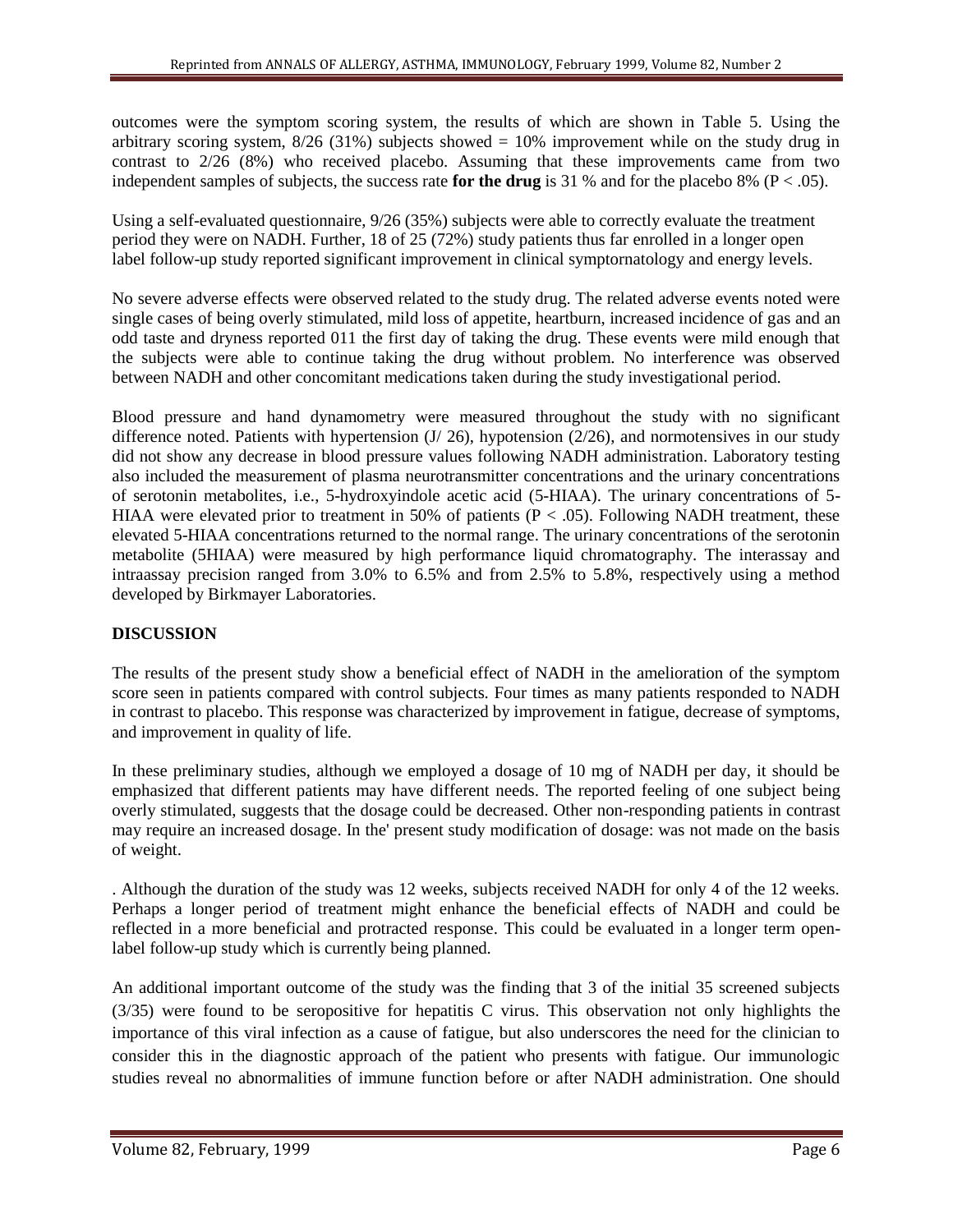consider, however, that at the particular time of clinical evaluation and blood drawing there may not have been an exacerbation of the disease.

|  |  |  | Table 3. Sample Questions from CFS Symptorn Questionnaire |
|--|--|--|-----------------------------------------------------------|
|  |  |  |                                                           |

| Since Your Last Visit                                      | None of Some of Most of<br>the Time the Time the Time | All of<br>Time | the Today |
|------------------------------------------------------------|-------------------------------------------------------|----------------|-----------|
| 1. Have you had extreme fatigue?                           | 2                                                     |                | Б         |
| 2. Was it made worse with exercise?                        |                                                       |                | ã         |
| 3. Does your fatigue limit your daily activity?            |                                                       |                |           |
| 4. Have you felt like you had a fever or chils?            |                                                       |                |           |
| 5. Have you had a sore throat?                             |                                                       |                | 5         |
| 6. Have your neck glands felt swollen?                     |                                                       |                | 5         |
| 7. Have the glands under your arms felt<br>swollen?        |                                                       |                |           |
| 8. Have your muscles felt weak?                            |                                                       |                | 5         |
| 9. Have your muscles ached?                                |                                                       |                | 5         |
| 10. Have you felt sick after doing something<br>strenuous? |                                                       |                | 5         |

Table 4. Results of EBV-EA and HHV-6 Viral Serology

|        | < 1:40     | >1:40      | 1:160      | >1:160     |
|--------|------------|------------|------------|------------|
| EBV-EA | 6/15 (40%) | 9/15 (60%) | N/A        | <b>N/A</b> |
| HHV-6  | N/A        | N/A.       | 9/15 (60%) | 6/15 (40%) |

N/A - not applicable.

Table 5. Clinical Outcomes (%) Using Subject Symptom Scoring System

| Patient | Week 0 | Week 4   | Week 8 | Week 12 |
|---------|--------|----------|--------|---------|
|         | 51.7   | 51.7     | 51.7   | 51.7    |
| 2       | 24.5   | 10.9     | 17.0   | 29.3    |
| 3       | 42.2   | 46.3     | 44.9   | 42.9    |
| 4       | 37.4   | $29 - 9$ | 27.2   | 37.4    |
| 5       | 55.8   | 57.1     | 48.4   | 34.7    |
| 6       | 24.8   | 14.4     | 30.7   | 33.3    |
| 7       | 48.3   | 32.7     | 42.9   | 49.0    |
| 8       | 55.8   | 29.9     | 41.5   | 32,7    |
| 9       | 26.6   | 27.2     | 23.1   | 24.5    |
| 10      | 27.2   | 22.2     | 31.4   | 31.3    |
| 11      | 31.3   | 26.6     | 28.6   | 32.7    |
| 12      | 28.1   | 23.B     | 34.D   | 32.1    |
| 13      | 43.5   | 39.5     | 27.9   | 32.0    |
| 14      | 40.1   | 30.6     | 22.5   | 21.1    |
| 15      | 42.2   | 38.8     | 39.5   | 35.4    |
| 16      | 20.9   | 29.4     | 22.8   | 14.4    |
| 17      | 28.1   | 22.8     | 16.9   | 9.8     |
| 18      | 22.2   | 28.1     | 20.3   | 23.5    |
| 19      | 55.6   | 45.1     | 38.6   | 33.3    |

Although no significant changes were detected in blood pressure in the present study, other preliminary studies performed in our laboratories have suggested that NADH may cause a decrease in blood pressure in hypertensive rats (SHR) .30 We, however, did not observe this effect in humans subjects who for the most part were normotensive. The lowering of blood pressure by NADH would have been an undesirable outcome particularly in hypertensive or NMH patients but our study showed no evidence that blood pressure was affected.

.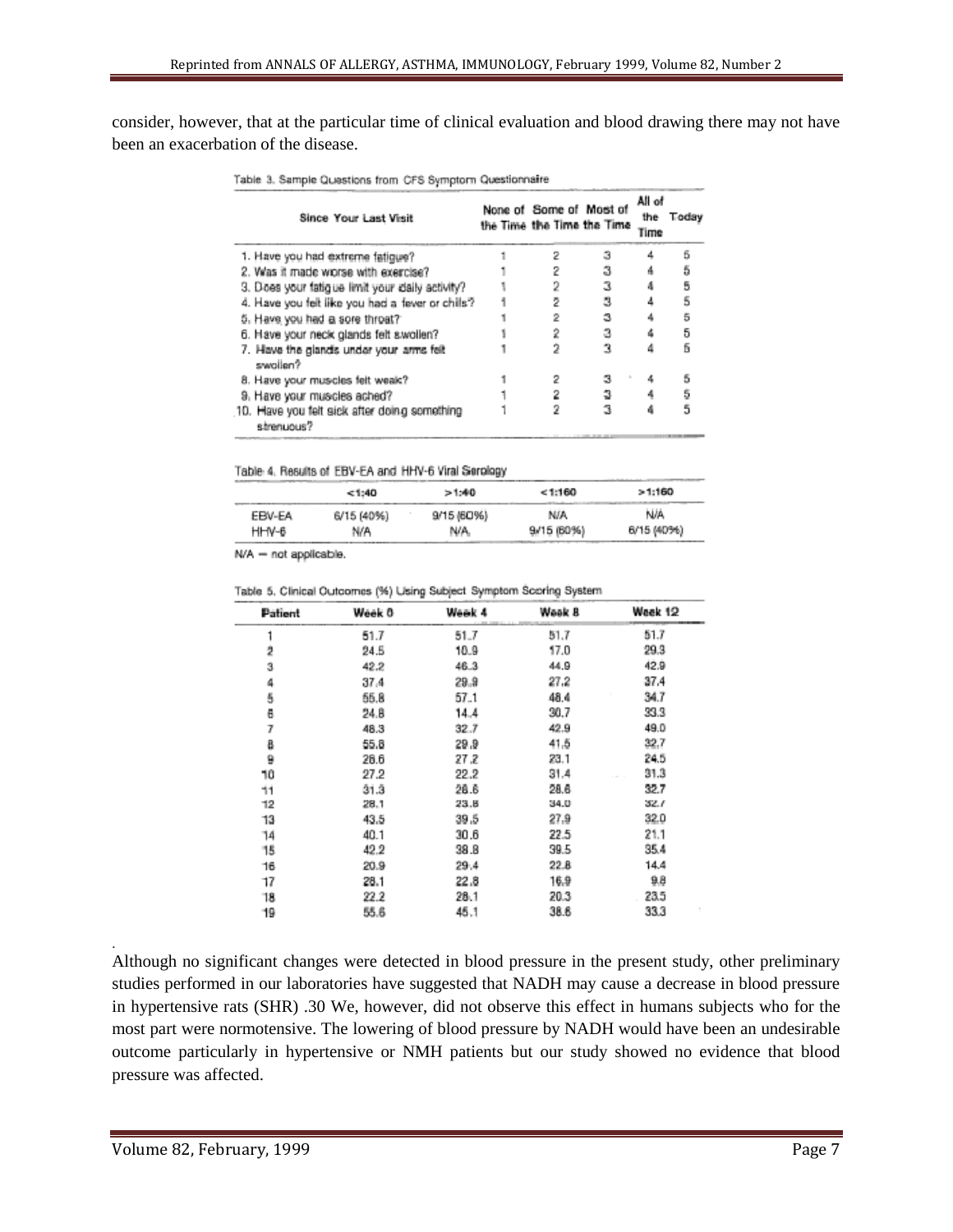Stress, allergy, and infections appear to be critically involved in the pathogenesis or exacerbation of CFS. The involvement of the serotonergic and noradrenergic pathways appears to be disrupted in patients with CFS. Perturbations have been demonstrated in the metabolism of the 5-hydroxyindole acetic acid, 5 hydroxytrypamine, and prolactin.11 Measuring the urinary concentration of 5-HLAA may serve not only as a diagnostic aid for CFS but also be a predictive marker of physical and psychologic dysfunction occurring in patients with CFS.

The finding of a high incidence of allergies (21/26) was observed in our study group is significant since it is known that a worsening of the disease often can be attributed to untreated allergic disease .25 Allergists/immunologists therefore are perhaps the best suited physicians to diagnose and manage patients with CFS, since the pathogenesis involves immune dysfunction and the interplay of other environmental factors and the careful management of allergic disease can lead to a striking improvement, and therefore are uniquely poised to evaluate and manage patients with CFS. The use of NADH may thus be a valuable adjunctive therapy in the management of CFS and the results of the present study suggest that further clinical trials be performed to establish its efficacy in this clinically perplexing disorder.

### **ACKNOWLEDGMENT**

The authors would like to express their sincere gratitude MaryLu Halperin, RN, MPH for her indefatigable efforts in monitoring the study.

### **REFERENCES**

1. Straus SE. History of chronic fatigue syndrome. Rev Infect Dis 1991;13 (suppI 1):S2-7.

2. Lloyd AR, Hickie 1, Boughton CR, et al. Prevalence of chronic fatigue syndrome in an Australian population. Med J Aust 1990;153:522-528.

3. Bates DW, Schmitt W, Buchwald D, et al. Prevalence of fatigue and chronic fatigue syndrome in primary care practice. Arch Intern Med 1993;153: 2759-2765.

4. Buchwald D, Umali P, Umali D, et al. Chronic fatigue and the chronic fatigue syndrome: prevalence in a Pacific Northwest Health Care System. Ann Intern Med 1995;123:81-88.

5. Fukuda K, Straus SE, Hickie 1, et al, The chronic fatigue syndrome: a comprehensive approach to its definition and study. Ann Intern Med 1994;121: 953-959.

6. Komaroff AL, Buchwald DS. Chronic fatigue syndrome: an update. Annu; Rev Med 1998:49:1-13.

7. Sharpe MC, Archard LC, Banatvala JE, et al. A report-chronic fatigue syndrome: guidelines for research. I R Soc Med 1991;84:118-12L

8. Holmes GP, Kaplan JE, Gantz NM, et al. Chronic fatigue syndrome: a working case definition. Ann Intern Med 1988;108:387- 398.

9. Buchwald D, Komaroff AL. Review laboratory findings for patients chronic fatigue syndrome. Rev Infect Dis 1991,13 (suppl):S]2-18.

10. Lloyd AR, Wakefield D, Boughton CR, Dwyer JM. Immunological abnormalities in the chronic fatigue syndrome. Med J Aust 1989;151: 122-124.

11. Klimas NG, Fernando FR, Morgan R, Fletcher MA. Immunologic abnormalities in chronic fatigue syndrome. J Clin Microbiol 1990;28:1403-1410.

12. Mawle AC, Nisenbaurn R, Dobbins JG, et al. Immune responses associated with chronic fatigue syndrome: a casecontrolled study. J Infect Dis 1997; 136-141.

13. Lloyd A, Hickie I, Wakefield D, et al. A double-blind, placebo-controlled trial of intravenous immunoglobulin therapy in patients with chronic fatigue syndrome. Amer J Med 1990;89: 562-568.